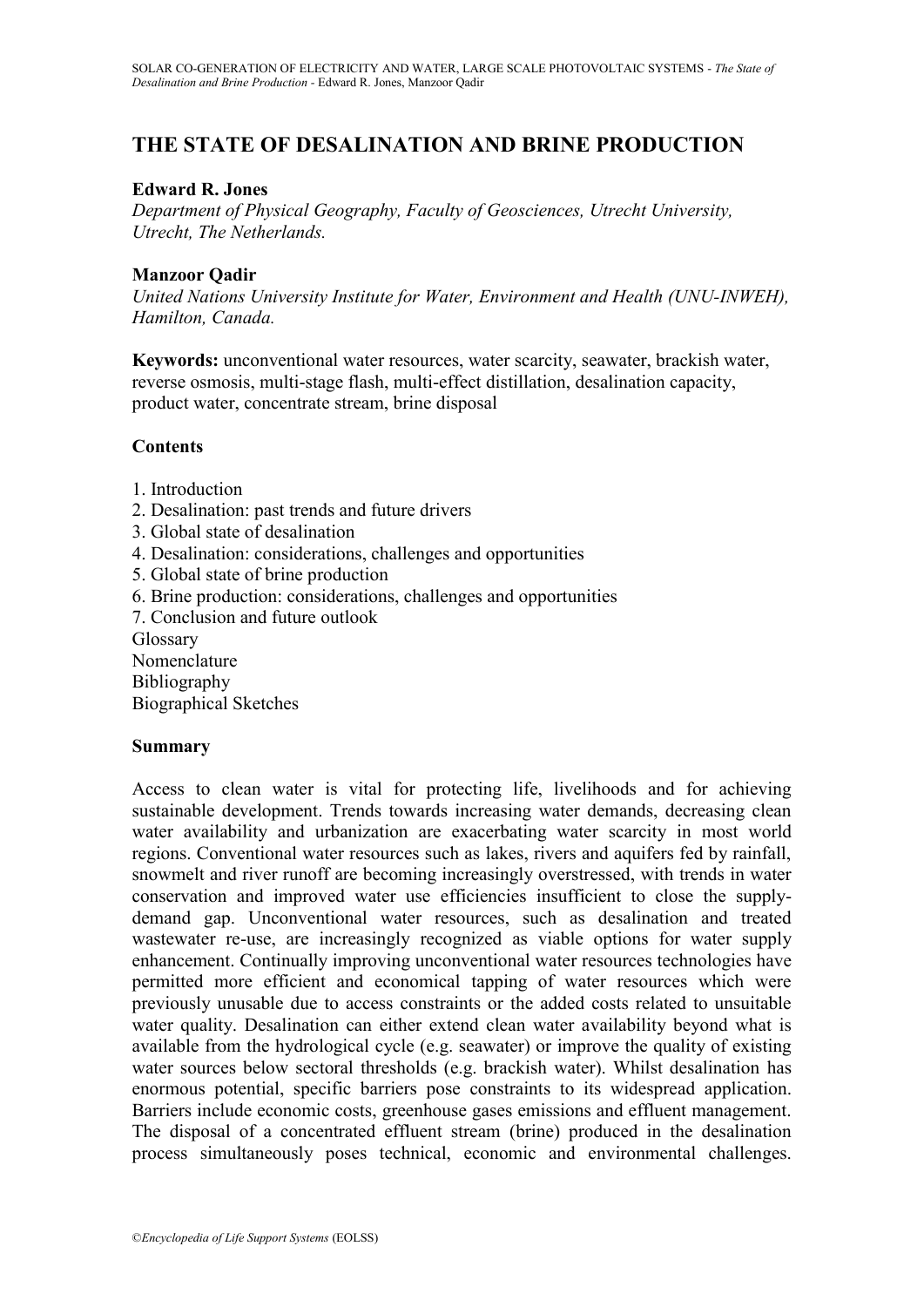Elevated levels of salinity and temperature, in addition to the presence of chemicals used in the desalination process, pose risks to ecosystems in the vicinity of the plant outlet. The development, regulation and enforcement of environmentally friendly brine disposal methods are imperative for mitigating these risks. Furthermore, a growing body of research indicates a variety of economic opportunities associated with brine management. Development and commercial implementation of these technologies provides exciting opportunities for lowering both the economic costs and environmental risks of desalination and hence should be a priority for future research.

## **1. Introduction**

Clean water is essential for supporting human livelihoods and achieving sustainable development, and crucial for maintaining ecosystem health. Most major human activities, such as crop and livestock production, manufacturing of goods, power generation and domestic activities rely upon the availability of water in both adequate quantities and of acceptable quality at the point of intended use (van Vliet et al., 2017).

Shortage of water supplies in both adequate quantities and qualities for various human activities is already recognised as a major global threat, with 'water crisis' frequently classified as one of the top risks to humankind in terms of both likelihood and severity of potential impacts. Failure to address these challenges not only threatens the achievement of Sustainable Development Goal 6 (SDG 6) to safeguard water supplies for current and future generations, but is also inextricably prohibitive for achieving zero hunger (SDG 2), ensuring healthy lives (SDG 3), promoting sustainable economic growth (SDG 8) and combating climate change (SDG 13).

Whilst freshwater availability exceeds demand at the global level, geographical and temporal mismatches between availability and demand induce conditions of water scarcity in certain regions and at certain times. Water scarcity can be defined as "the condition wherein demand for water by all sectors, including the environment, cannot be satisfied fully due to the impact of water use on supply or quality of water" (Liu et al., 2017). Water scarcity has typically been quantified as the ratio of water withdrawal to the overall water availability (termed the "criticality ratio"). Notably, this approach has been adopted by the United Nations (UN) as the principal indicator of water scarcity through Sustainable Development Goal (SDG) 6.4.2.

Human water demands are increasing as a result of a rising human population, increased water consumption per capita and economic growth, whilst simultaneously the availability and quality of conventional water resources are being affected by climate change, unsustainable water extractions and anthropogenic contamination. The mismatch between the demand for, and supply of, good quality water has exacerbated water scarcity in most world regions (Wada et al., 2016). These trends are projected to extend and intensify into the future, exacerbating competition for (scarce) water resources, increasing the frequency, duration and intensity of extreme hydrometeorological disasters (e.g. droughts) and thereby increasing the number of people experiencing conditions of severe water scarcity.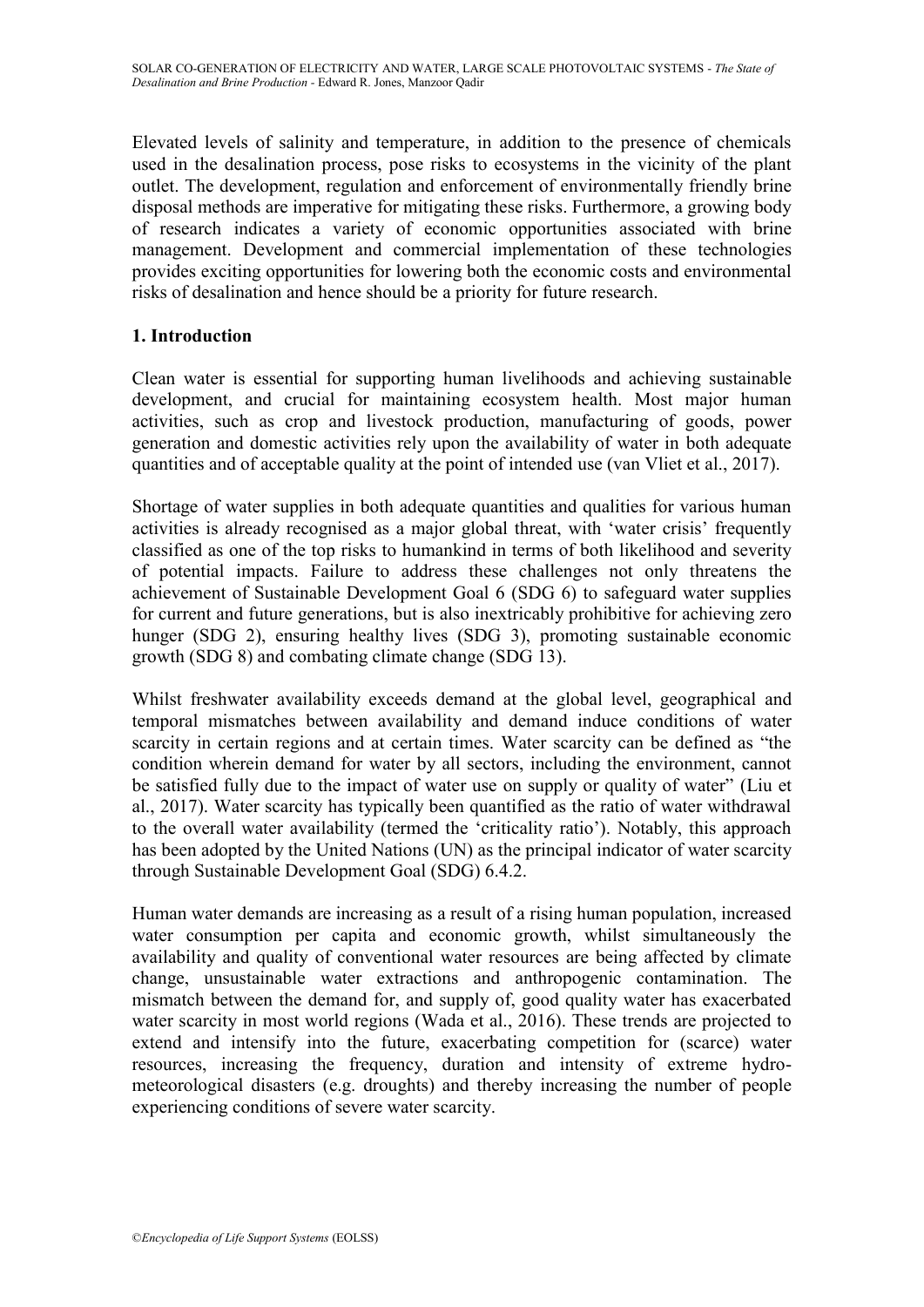Conventional renewable water resources, such as lakes, rivers and aquifers fed by rainfall, snowmelt and river runoff, have become increasingly scarce and overburdened. Supply side management approaches such as water conservation and improved water use efficiencies, particularly in the irrigated agricultural sector, play an important role in alleviating water scarcity. However, these improvements are not conducive to efficient water management, as the supply-demand gap would only close by 20% by 2030 (World Bank, 2019). As such, these strategies must be combined with supply enhancement. Conventional water supply enhancement strategies, including river regulation, reservoir construction and water transfers, ultimately still rely on the natural hydrological cycle. Furthermore, these strategies can face strong social opposition and conflict; such as forced relocation of people, altered downstream flow regimes and habitat degradation or alteration (e.g. blockage of fish migration paths). A growing set of viable yet unconventional water resources are expected to play a key role in the provision of clean water for sectoral uses, improving ecosystem health, supporting climate change adaptation and for achieving sustainable development (Jones et al., 2019).

Unconventional water resources encapsulate a range of strategies across different geographic scales, from localized fog-water and rainwater harvesting, to mega-scale desalination plants and wastewater treatment and re-use facilities. The use of unconventional water resources for clean water provision has been rapid, often arising out of the lack of viable conventional alternatives and to increase diversification of water sources. This trend is expected to continue and accelerate into the future, with continual technological improvements permitting access to water sources which were previously unusable due to access or economic constraints (Ghaffour et al., 2013). The increasing unreliability, economic cost and accessibility to water from conventional sources will also drive this trend. Furthermore, increasing industrial water requirements, mandatory restrictions and enforced regulations on freshwater abstraction extraction and consumption from conventional sources, combined with elevated public awareness and recognition of water-related issues will promote both the acceptance for and use of unconventional water resources.

Desalination is a well established technology applicable to unconventional water resources. In essence, desalination is the process of removing salts from water to a level which meets the quality (salinity) requirements for a particular human purpose (sectoral user). Desalination has primarily been applied to meet water demands of the domestic and industrial sectors, particularly in high-income arid countries (e.g. Saudi Arabia, UAE, Kuwait) and small island nations (e.g. Malta, Cyprus) which lack sufficient access to conventional water resources. However, with rising costs and diminishing supplies and security of conventional water resources, coupled with technological advances and decreasing energy and economic costs, desalination is increasingly becoming an attractive water resources management around the globe. Whilst the benefits and potential of desalination are irrefutable, specific challenges primarily related to economic and environmental costs remain. Of these challenges, economic costs, greenhouse gas (GHG) emissions and the safe disposal of effluent (henceforth "brine") entailed in the desalination process pose significant technical, environmental and economic challenges. Overcoming these challenges is essential for ensuring the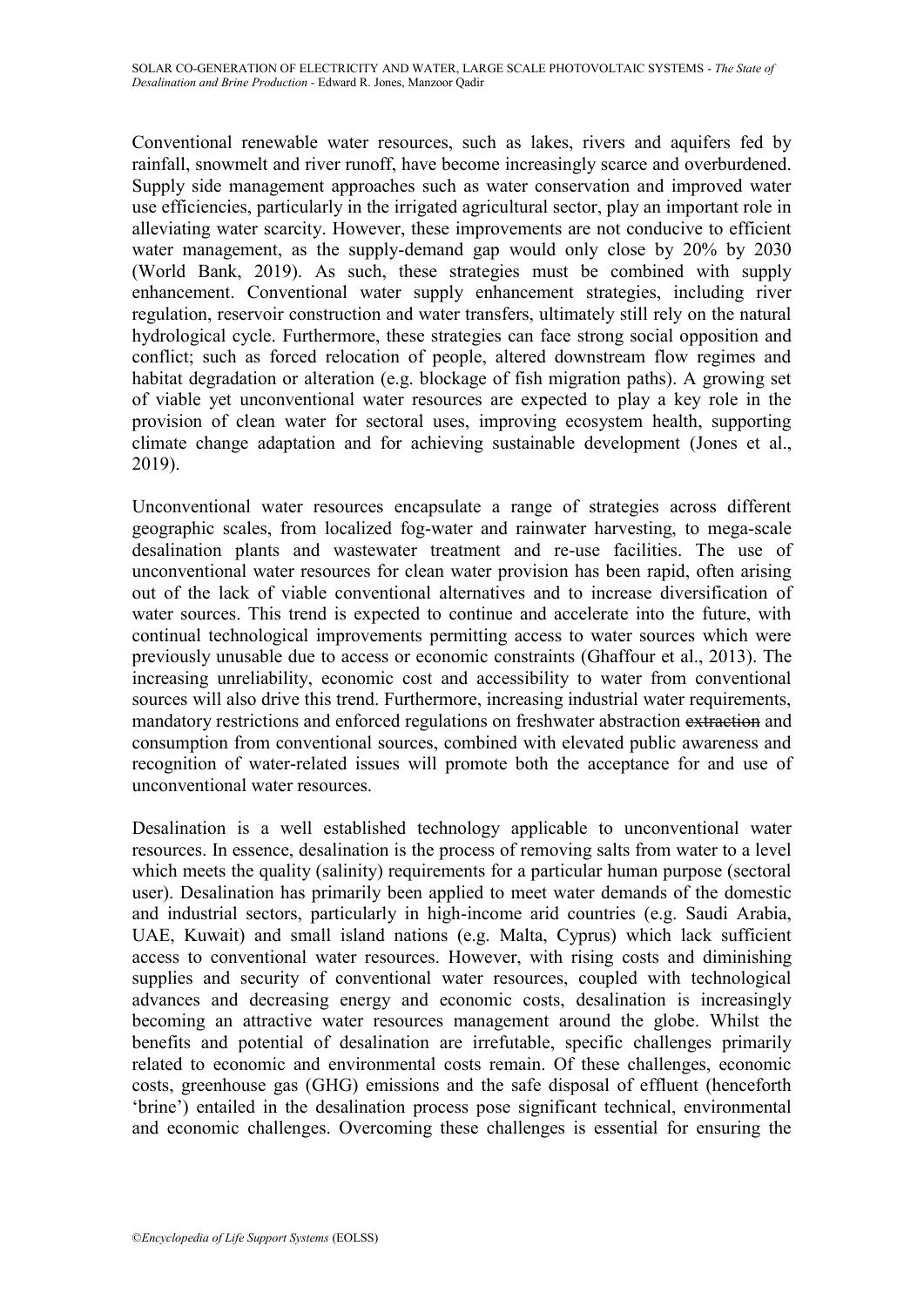compatibility of desalination with the Sustainable Development Agenda and for promoting the safe implementation of these technologies to combat water scarcity.

Section 2 provides an introduction to desalination, highlighting the past trends and potential future drivers of the technologies. Section 3 gives an overview of the current global state of desalination, while Section 4 highlights the considerations, challenges and opportunities associated with desalination. A major challenge highlighted in this Chapter is the production of brine. Section 5 provides an overview of the current global state of brine production from desalination. Section 6 further explores the specific challenges posed by brine disposal, whilst also highlighting various economic opportunities associated with alternative brine management practices.

## **2. Desalination: Past Trends and Future Drivers**

Desalination is fundamentally a water treatment process aimed at removing dissolved salts from water sources that, prior to treatment, are too salty for an intended use. Typically, the feedwater is sourced from seawater, or from brackish surface or groundwater sources. The major users of desalinated water have been the domestic and industrial sectors due to their requirements for high quality water. Desalination has long been recognized as a technique for producing fresh water from saltwater, although significant investment and research into desalination emerged in the 1940s. Two major categories of desalination currently exist: thermal processes and membrane processes. Thermal processes involve a phase change - saline water is heated to create water vapor, which condenses to pure water and separates from its salt and impurities in the process. Conversely, in membrane processes, saline water is forced through a membrane which selectively allows water molecules to pass whilst retaining salts.

While many different desalination technologies exist, with more technologies in the research and development phase, the market remains dominated by two thermal technologies: multi-stage flash (MSF) and multi-effect distillation (MED); moreover, the market is dominated by one membrane technology: reverse osmosis (RO) (Figure 1). In MSF, feedwater passes through a series of tanks (termed "stages") at progressively lower pressures. At each stage, part of the feedwater boils ('flashes') and forms vapor which condenses to freshwater on heat-exchange tubes. Freshwater is collected, whilst the remaining (more saline) feedwater passes through to the next stage (at lower pressure, to lower the boiling point) where a portion will again flash and condense to freshwater, and so on, for between  $4 - 40$  stages. Similarly, MED occurs in a series of stages (termed "effects") and follows a similar principle of condensation and evaporation under sequentially reduced ambient pressure at the various effects. However, in MED, vapor formed in each effect flows into the next chamber and condenses, releasing heat that acts as a thermal energy source for heating that effect. Usually, 8-16 effects are used in large MED desalination plants. In RO, feedwater is forced (under pressure) through a semi-permeable membrane which selectively enables water to pass whilst retaining ions, molecules and large particles. Unlike MED and MSF, feedwater undergoing RO must receive extensive pre-treatment to avoid membrane fouling. Typical pre-treatment steps can be chlorination for biological fouling (e.g. bacteria, micro-organisms) and filtration for particle fouling (e.g. sand, clay). Most other commercial desalination technologies use membranes, such as nano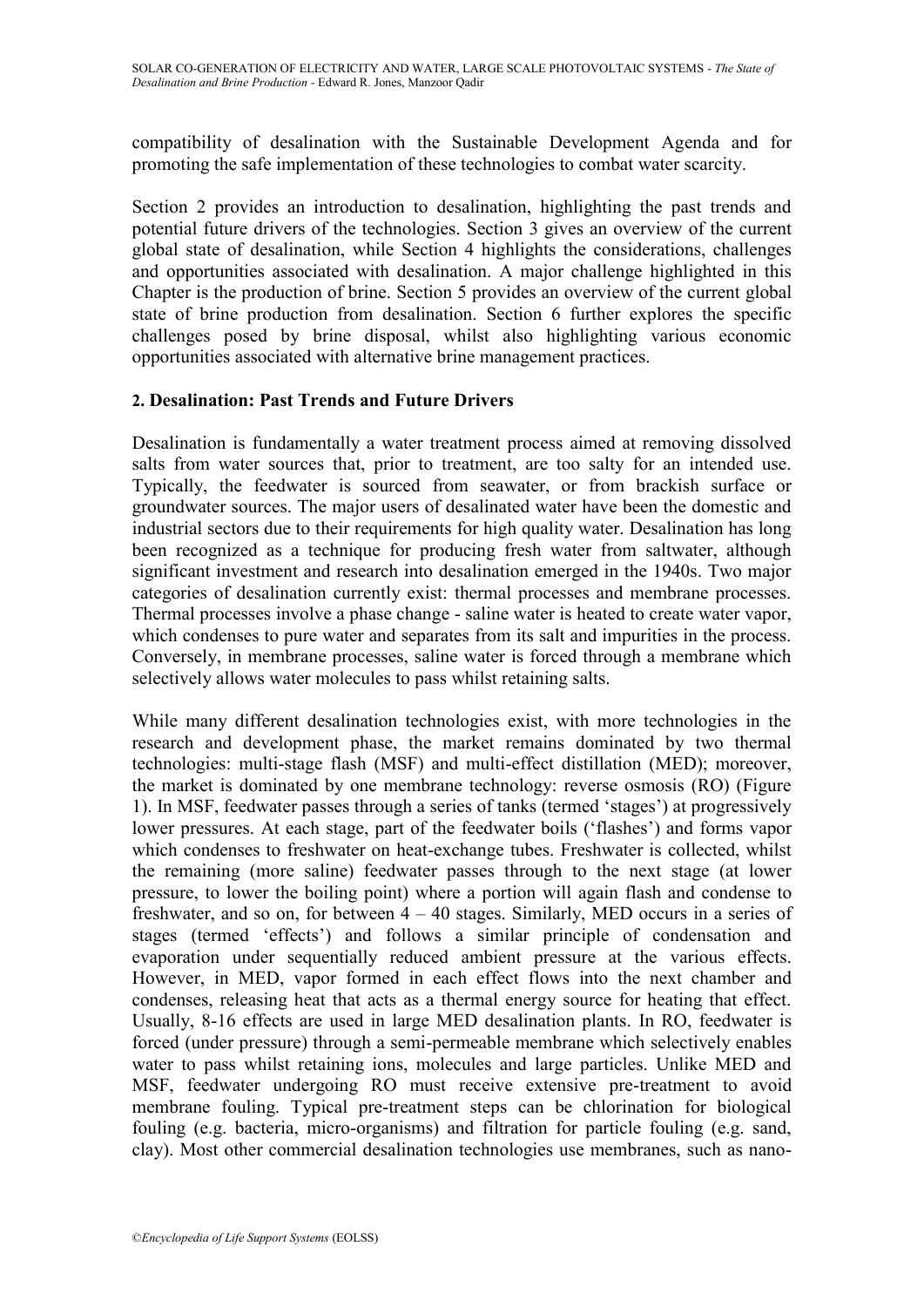filtration (NF), electrodialysis (ED) and electrodialysis reversal (EDR). Whilst these technologies have been rapidly developing in recent years, their relative market shares remain low with respect to the more established desalination technologies.



Figure 1. Trends in global desalination by (a) number and capacity of total and operational desalination plants, and (b) operational capacity by desalination (Jones et al., 2019)

The earliest commercial desalination plants were predominantly located in oil-rich but water scarce regions, most notably in the Middle East from the 1960s onwards. These desalination plants primarily utilized thermal desalination technologies (MSF, MED), facilitated by the abundant quantities of affordable energy, to produce water both for municipal and industrial applications. The overwhelming dominance of thermal desalination technologies endured until 1970, where MED and MSF accounted for 95% of the global desalinated water production. From the early 1970s onwards, desalination using membrane processes, particularly reverse osmosis, began to increase rapidly both in the number of plants and in treatment capacity. Throughout the 1970s and 1980s, the market share of desalination via membrane processes increased from less than 5% in 1970, to 16% in 1975, to 28% by 1980. By 2000, desalinated water production from reverse osmosis  $(11.4 \text{ Mm}^3/\text{day})$  was approximately equal to that of thermal processes (11.6 Mm 3 /day). Since the turn of the century, the market share of membrane technologies has grown relatively consistently at between 5-7% per year. This growth has continued until present day, whereby membrane processes account for  $\sim$ 73% of desalinated water production. The trends in global desalination by the number and treatment capacity of desalination plants, disaggregated by technology type, are displayed in Figure 1. A comprehensive overview of the current global state of desalination is provided in Section 3.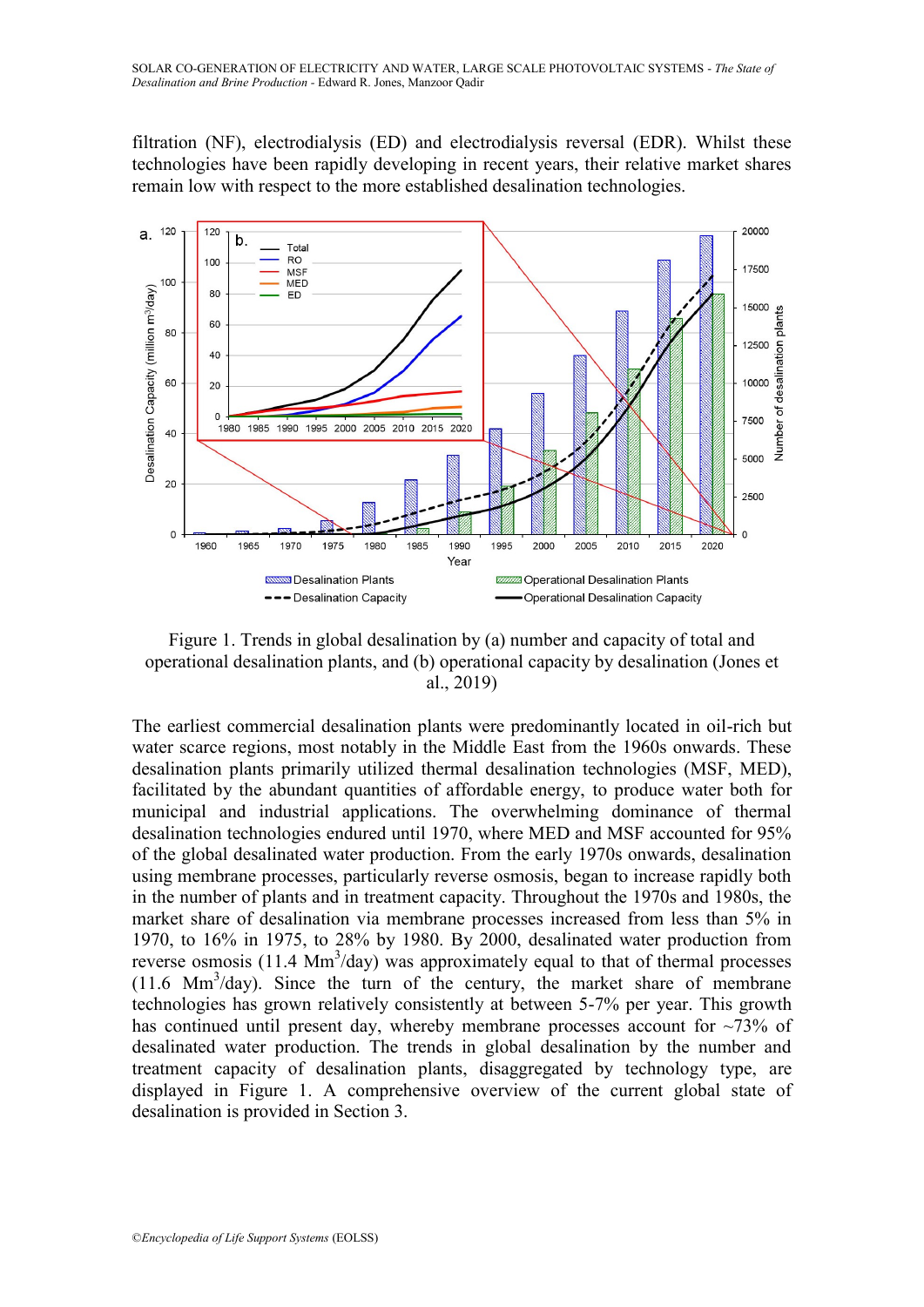The use of desalination as an unconventional water resource is expected to continue and extend, driven by a mixture of hydrological, technological, economic and social factors. The key driver of desalination is water scarcity. Rising water demands due to population growth and economic growth, coupled with diminishing water supplies due to climate change and contamination, are exacerbating water scarcity in most world regions (Wada et al., 2016). With the mismatch between water supply and demand, across different spatial and temporal scales, expected to continue and grow in the future, desalination will become an increasingly attractive supply enhancement option. Favorable economic aspects may also promote and stimulate future use of desalination. The price per  $m<sup>3</sup>$  of desalinated water has generally been falling steadily, although site conditions such as the desalination technology, feedwater type, energy source and size of desalination plants are important factors influencing the cost of desalinated water. Continued improvements in desalination technologies, such as membranes and energy recovery devices, offer opportunities for further reducing the overall economic cost of desalinated water production. Furthermore, the rising cost of water from conventional sources will likely increase the cost competitiveness of freshwater produced from desalination.

Legislation and regulatory policy may either act as a driver or deterrent of desalination in the future. The development and enforcement of stricter regulations regarding freshwater extraction and consumption from conventional water resources, particularly groundwater, could encourage or even necessitate alternative supply options. Where geographically and economically applicable, this shortfall could be met through increased desalination. This will likely influence particularly industrial uses, which are often considered of lower priority for allocation than the domestic sector. Desalination for industrial purposes will likely also increase independent of regulation as a response to increasingly unreliable water supplies in terms of quantity and quality, especially for applications which require extremely high quality (low salinity) water such as the pharmaceutical industry. However, trends towards stricter environmental guidelines and regulations may negatively influence or slow the use of desalination. In terms of social barriers to desalination, these are typically much lower than other water supply schemes such as dam building and water transfers, or to other unconventional water resources such as the re-use of treated wastewater particularly as potable water. Overall, with increased public awareness of the global water challenge, there is increased recognition of the importance of both water conservation and diversification of water resources, which may promote the further use of desalination. For a more comprehensive overview of the considerations, challenges and opportunities associated with desalination, refer to Section 4.

- -

> TO ACCESS ALL THE **26 PAGES** OF THIS CHAPTER, Visit[: http://www.eolss.net/Eolss-sampleAllChapter.aspx](https://www.eolss.net/ebooklib/sc_cart.aspx?File=E6-107-17)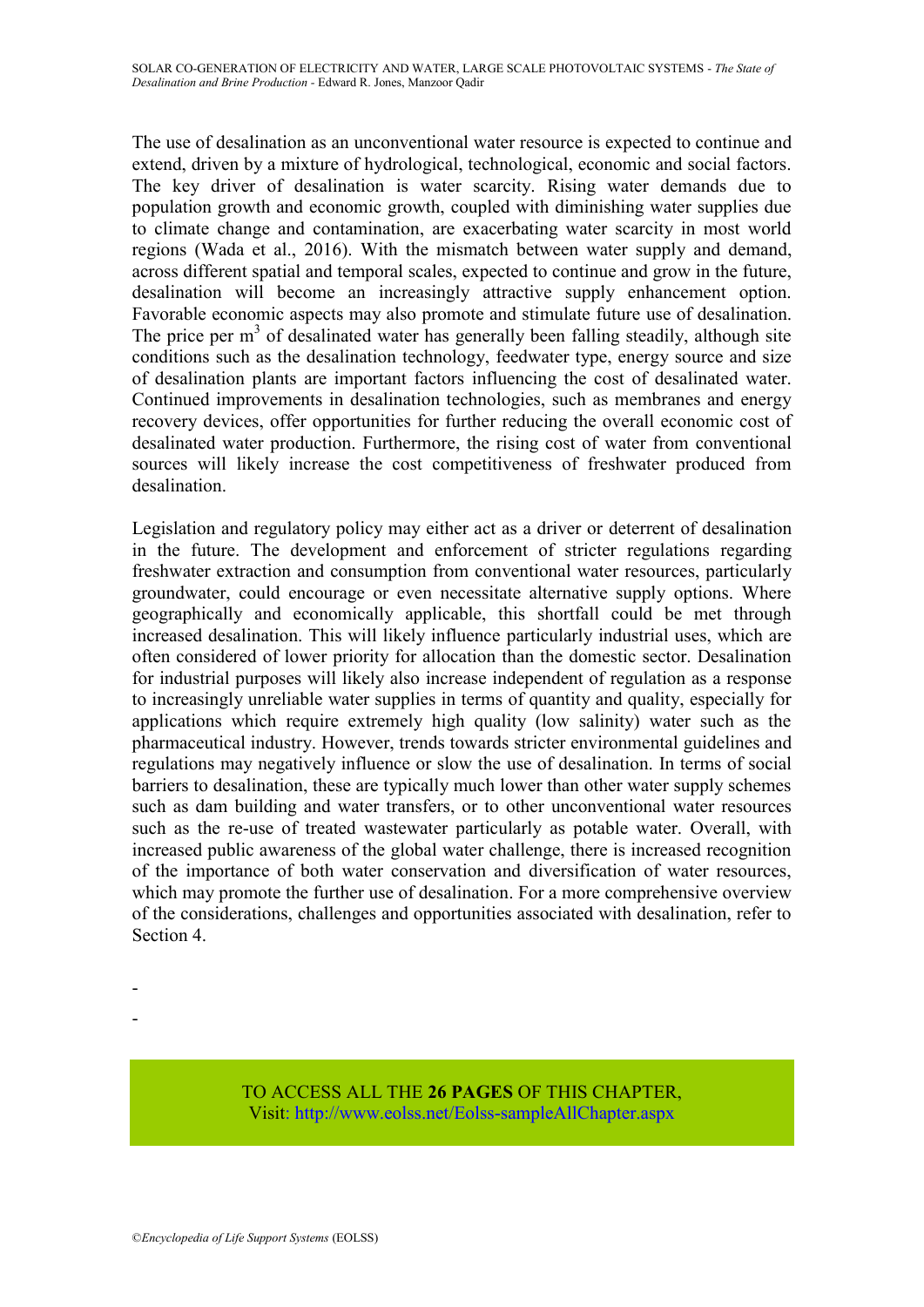#### **Bibliography**

Elimelech, M., and Phillip, W. A. (2011) The Future of Seawater Desalination: Energy, Technology, and the Environment, *Science*, 333, 712, https://doi.org/10.1126/science.1200488. [Review of the future changes in energy consumption, developments in technologies and the sustainability of desalination as a solution to water scarcity]

Eltawil, M. A., Zhengming, Z., and Yuan, L. (2009*)* A review of renewable energy technologies integrated with desalination systems, *Renewable and Sustainable Energy Reviews,* 13, 2245-2262, https://doi.org/10.1016/j.rser.2009.06.011. [Overview of the production of desalination with renewable technologies, with emphasis on technologies and economics]

Ghaffour, N., Missimer, T., and Amy, G. (2013) Technical review and evaluation of the economics of water desalination: Current and future challenges for better water supply sustainability, *Desalination*, 309, 197–207, https://doi.org/10.1016/j.desal.2012.10.015. [Current and future of desalination economics]

Liu, J., Yang, H., Gosling, S., Kummu, M., Flörke, M., Pfister, S., Hanasaki, N., Wada, Y., Zhang, X., Zheng, C., Alcamo, J., and Oki, T.: Water scarcity assessments in the past, present and future, Earth's Future, 5, https://doi.org/10.1002/2016EF000518, 2017. [Overview of water scarcity assessments]

Jones, E., Qadir, M., van Vliet, M. T. H., Smakhtin, V., and Kang, S.-m. (2019) *The state of desalination and brine production: A global outlook*, Science of The Total Environment, 657, 1343-1356, https://doi.org/10.1016/j.scitotenv.2018.12.076. [Comprehensive overview of the global state of desalination and brine production]

Mezher, T., Fath, H., Abbas, Z., and Khaled, A. (2011) Techno-economic assessment and environmental impacts of desalination technologies, *Desalination*, 266, 263-273, https://doi.org/10.1016/j.desal.2010.08.035. [Review of desalination technologies and their economic costs, environmental impacts and potential for technology improvements].

Morillo, J., Usero, J., Rosado, D., El Bakouri, H., Riaza, A., and Bernaola, F.-J. (2014*)* Comparative study of brine management technologies for desalination plants, *Desalination*, 336, 32-49, https://doi.org/10.1016/j.desal.2013.12.038. [Overview of brine management technologies and an analysis of the technologies advantages, drawbacks, feasibility and development stage]

Petersen, K., Heck, N., Reguero, B. G., Potts, D., and Hovagimian, A. (2019) Biological and Physical Effects of Brine Discharge from the Carlsbad Desalination Plant and Implications for Future Desalination Plant Constructions, *Water*, 11, 208, https://doi.org/10.3390/w11020208. [A recent case study for the biological and physical effects of brine discharge and recommendations for appropriate brine disposal options]

Roberts, D. A., Johnston, E. L., and Knott, N. A. (2010) Impacts of desalination plant discharges on the marine environment: A critical review of published studies, *Water Research,* 44, 5117-5128, https://doi.org/10.1016/j.watres.2010.04.036. [Review article highlighting the potential impacts of brine on ecosystem health]

UN-Water (2020) *UN-Water Analytical Brief on Unconventional Water Resources*. Geneva, Switzerland. [Comprehensive analytical brief highlights the wide range of unconventional water resources, including desalination. Also analyses the interlinkages with the Sustainable Development Agenda and addresses non-technical aspects of unconventional water resources]

van Vliet, M., Flörke, M., and Wada, Y. (2017) Quality matters for water scarcity, *Nature Geoscience*, 800-802, https://doi.org/10.1038/ngeo3047, 2017. [Overview of water quality considerations for water scarcity assessments]

Wada, Y., Flörke, M., Hanasaki, N., Eisner, S., Fischer, G., Tramberend, S., Satoh, Y., van Vliet, M. T. H., Yillia, P., Ringler, C., Burek, P., and Wiberg, D. (2016) Modeling global water use for the 21st century: the Water Futures and Solutions (WFaS) initiative and its approaches, *Geosci. Model Dev.*, 9, 175-222, https://doi.org/10.5194/gmd-9-175-2016. [Detailed analysis of future water demands and linkages to water scarcity]

World Bank (2019) *The Role of Desalination in an Increasingly Water-Scarce World*. World Bank, Washington, DC. © World Bank. https://openknowledge.worldbank.org/handle/10986/31416 License: